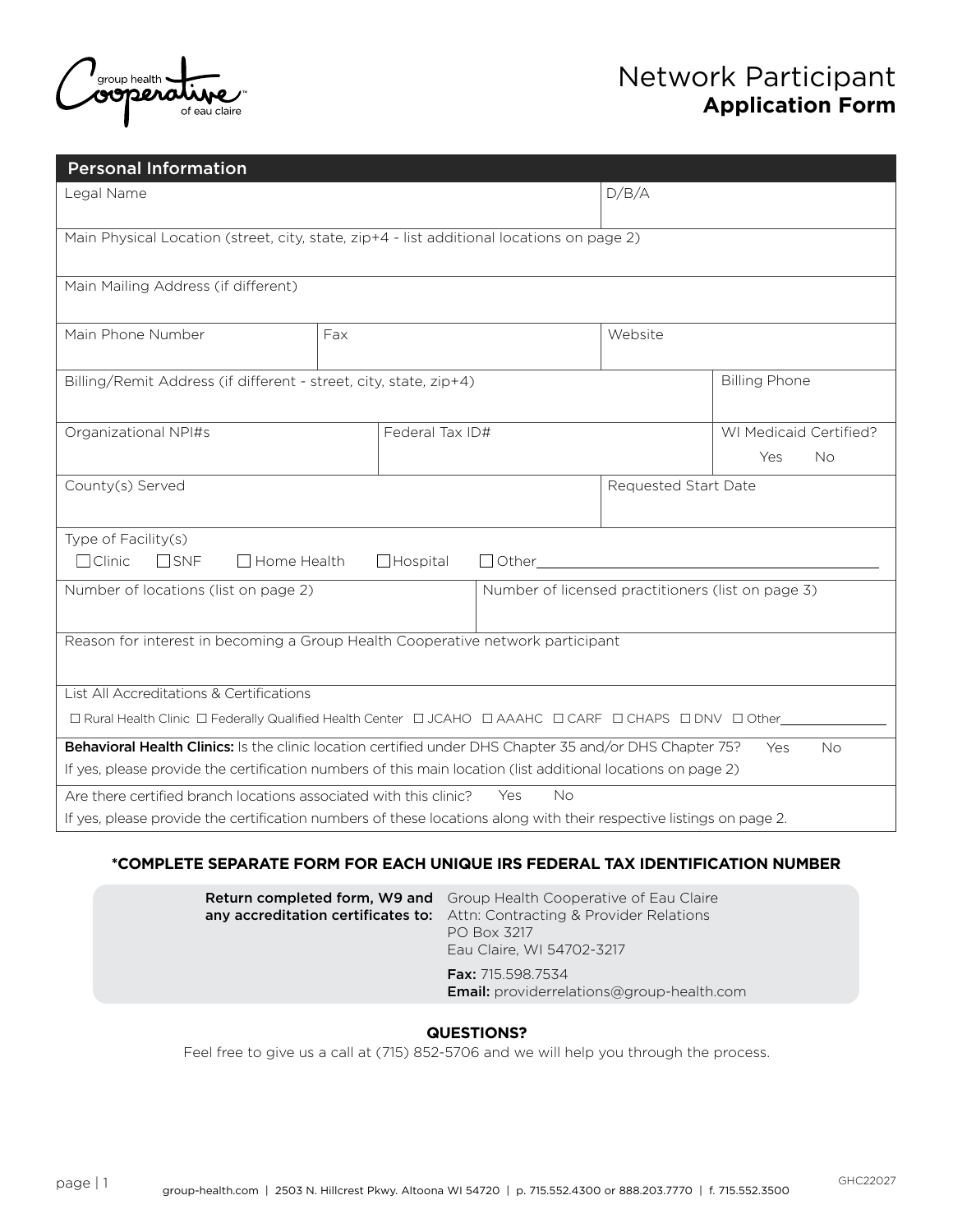

#### **Contact Information**

| <b>Authorized Contract Signor</b>         |                |               |  |  |  |
|-------------------------------------------|----------------|---------------|--|--|--|
| First/Last Name                           | Title/Position | Email Address |  |  |  |
|                                           |                |               |  |  |  |
| <b>Contracting Contact (if different)</b> |                |               |  |  |  |
| First/Last Name                           | Title/Position | Email Address |  |  |  |
|                                           |                |               |  |  |  |
| <b>Billing Contact</b>                    |                |               |  |  |  |
| First/Last Name                           | Title/Position | Email Address |  |  |  |
|                                           |                |               |  |  |  |
| <b>Office Manager (if different)</b>      |                |               |  |  |  |
| First/Last Name                           | Title/Position | Email Address |  |  |  |
|                                           |                |               |  |  |  |
| <b>Credentialing Contact</b>              |                |               |  |  |  |
| First/Last Name                           | Title/Position | Email Address |  |  |  |
|                                           |                |               |  |  |  |

| <b>Multiple Location Information</b> |                      |       |                                             |                                             |                                             |
|--------------------------------------|----------------------|-------|---------------------------------------------|---------------------------------------------|---------------------------------------------|
| $\overline{\phantom{0}}$             | Location Name        |       | DHS Ch. 35/75 Cert. Numbers (if applicable) |                                             |                                             |
| LOCATION                             | Address              | City  | State                                       |                                             | ZIP                                         |
|                                      | <b>NPI</b>           | Phone |                                             | Fax                                         |                                             |
| $\boldsymbol{\mathsf{N}}$            | Location Name        |       |                                             | DHS Ch. 35/75 Cert. Numbers (if applicable) |                                             |
| LOCATION                             | Address              | City  | State                                       |                                             | ZIP                                         |
|                                      | <b>NPI</b>           | Phone |                                             | Fax                                         |                                             |
| $\mathbf{M}$                         | Location Name        |       |                                             | DHS Ch. 35/75 Cert. Numbers (if applicable) |                                             |
| LOCATION                             | Address              | City  | State                                       |                                             | ZIP                                         |
|                                      | <b>NPI</b>           | Phone |                                             | Fax                                         |                                             |
| 4                                    | <b>Location Name</b> |       |                                             |                                             | DHS Ch. 35/75 Cert. Numbers (if applicable) |
| LOCATION                             | Address              | City  | State                                       |                                             | ZIP                                         |
|                                      | <b>NPI</b>           | Phone |                                             | Fax                                         |                                             |

**Make additional copies of this page if necessary – or – Attach/enclose your own documents.**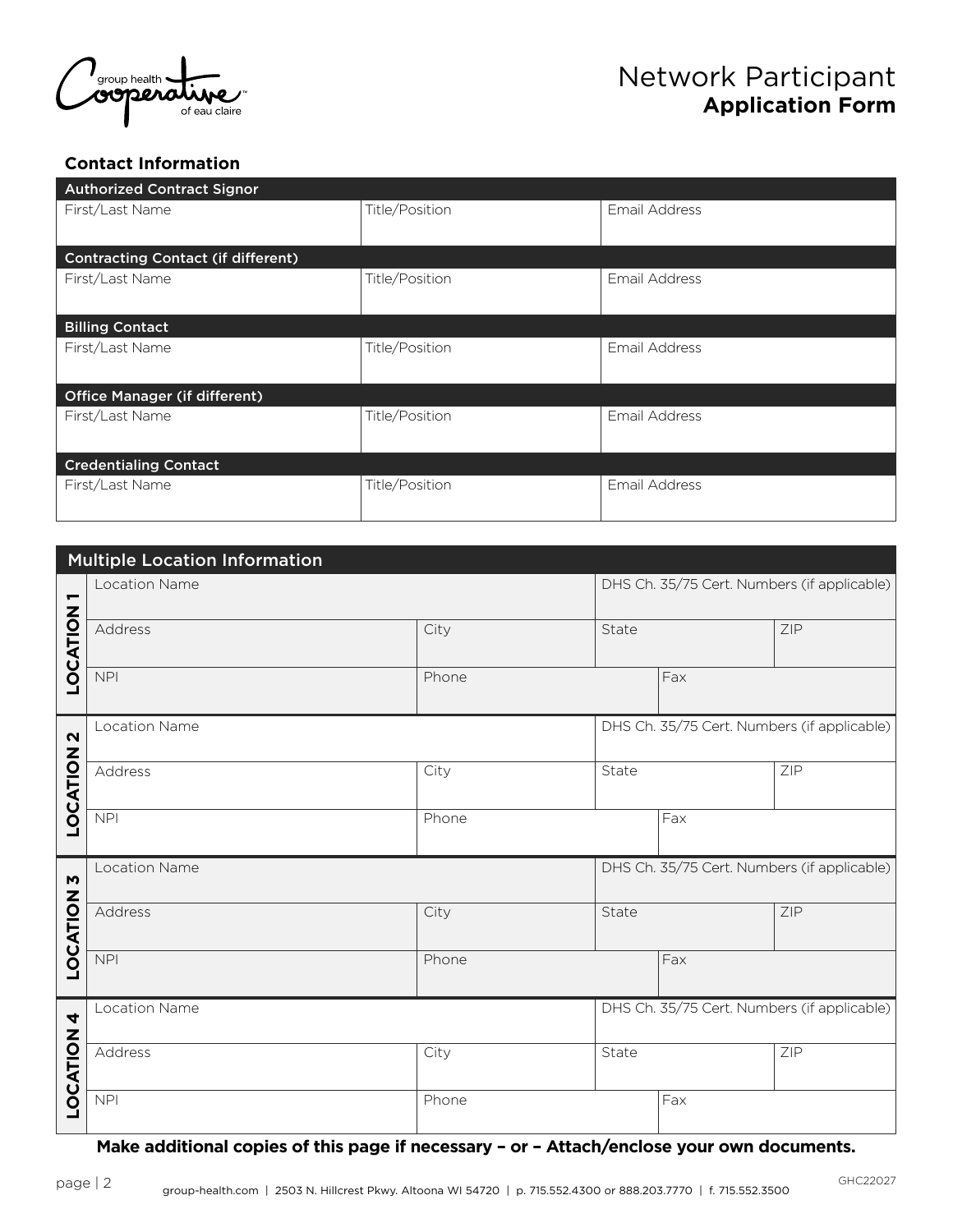

| PHYSICIAN/PRACTITIONER INFORMATION                       | Practice<br>Locations                                                                        | Medicaid<br>Certified                         |
|----------------------------------------------------------|----------------------------------------------------------------------------------------------|-----------------------------------------------|
| Name & Credentials<br>Individual NPI#<br>Specialty/Title | $\Box$ Location 1<br>Location 2<br>$\blacksquare$<br>$\Box$ Location 3<br>Location 4         | Yes<br>$\blacksquare$<br>$\blacksquare$<br>No |
| Name & Credentials<br>Individual NPI#<br>Specialty/Title | $\Box$ Location 1<br>Location 2<br>$\mathbf{L}$<br>Location 3<br>$\sim$<br>$\Box$ Location 4 | $\Box$ Yes<br>$\Box$ No                       |
| Name & Credentials<br>Individual NPI#<br>Specialty/Title | Location 1<br>$\Box$<br>$\Box$ Location 2<br>Location 3<br>Location 4                        | $\blacksquare$<br>Yes<br>No<br>$\blacksquare$ |
| Name & Credentials<br>Individual NPI#<br>Specialty/Title | $\Box$ Location 1<br>Location 2<br>$\Box$<br>$\Box$ Location 3<br>Location 4                 | $\Box$ Yes<br>$\Box$ No                       |
| Name & Credentials<br>Individual NPI#<br>Specialty/Title | $\Box$ Location 1<br>$\Box$ Location 2<br>Location 3<br>Location 4                           | $\Box$ Yes<br>$\Box$ No                       |
| Name & Credentials<br>Individual NPI#<br>Specialty/Title | Location 1<br>$\Box$<br>Location 2<br>Location 3<br>Location 4                               | Yes<br>$\blacksquare$<br>No                   |
| Name & Credentials<br>Individual NPI#<br>Specialty/Title | $\Box$ Location 1<br>Location 2<br>$\mathcal{L}$<br>Location 3<br>$\Box$ Location 4          | $\Box$ Yes<br>$\Box$ No                       |

**Make additional copies of this page if necessary – or – Attach/enclose your own documents.**

Credentialing of individual practitioners may begin following acceptance of your Network Participant Application Form.